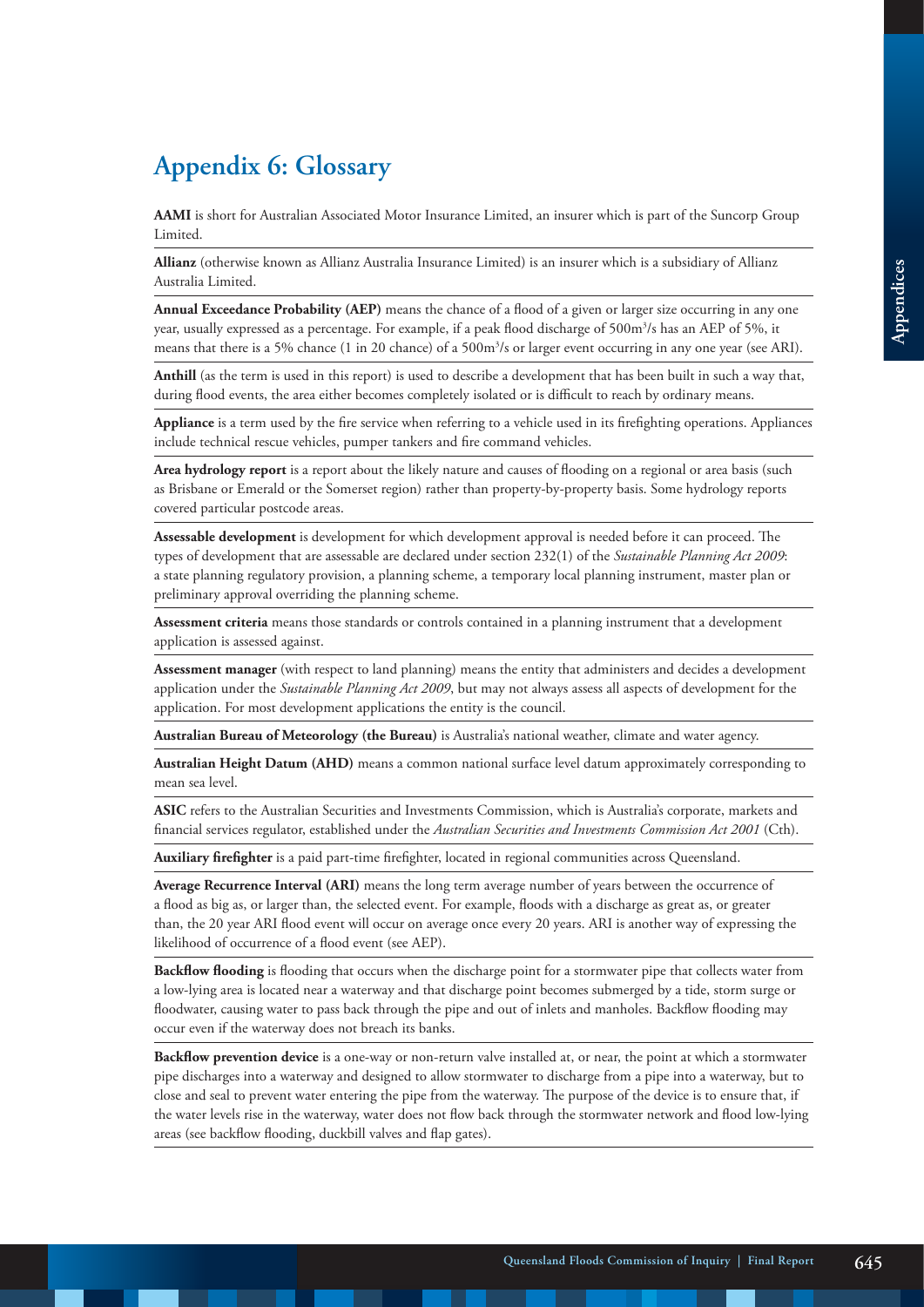**Bowen basin** is an area in central Queensland which has around 47 operating coal mines and extends over around 60 000 square kilometres between the town of Collinsville in the north and Theodore in the south. The Bowen basin encompasses sections of the Fitzroy basin.

**Building Code of Australia** is a nationally uniform set of technical standards for the design and construction of buildings and other structures.

**Building controls** are standards that regulate the construction of buildings, as distinct from planning controls that regulate where buildings are constructed. These standards can be found in the Building Code of Australia and the Queensland Development Code, or in planning instruments.

**Bund** is a raised embankment or structure designed either to store or exclude water.

**Calibrate** (with respect to a hydrologic and hydraulic model) means to check values derived from the model against physical measurements. This is achieved by adjusting parameters (within an acceptable range and in a consistent manner) to best fit the physical measurements.

**Catchment** is the land area drained by a waterway and its tributaries.

**CityCat** is a network of catamaran ferries which form an inner city public transport system operated by the Brisbane City Council on the Brisbane River from Hamilton to the University of Queensland (St Lucia campus).

**CityFerry** is a network of ferries which form an inner city public transport system operated by the Brisbane City Council to connect the northern and southern banks of the Brisbane River.

**Claims officer** is an employee of an insurance company who processes insurance claims made by policy-holders.

**Claims responsibilities** refers to the responsibilities of insurers in handling claims under the contract of insurance, *Insurance Contracts Act 1984* (Cth) and the General Insurance Code of Practice.

**Coal seam gas water** means water contaminated as a result of the process of coal seam gas extraction.

**Code** (with respect to land planning) is part of a planning instrument in which assessment criteria are found.

**Code assessment** involves a basic assessment by the council of the information contained in the application against the applicable assessment criteria set out in codes in a planning scheme. The application must also be assessed against other matters specified in the *Sustainable Planning Act 2009*, including any state planning instruments, such as a state planning policy.

**Code of Practice**: see General Insurance Code of Practice.

**Command and control** (with respect to the State Emergency Service 'SES') refers to the ability to direct SES members and to use SES resources.

**CommInsure** (otherwise known as Commonwealth Insurance Limited) is an insurer which is part of the Commonwealth Bank Group.

**Community infrastructure** is development that provides services vital to the wellbeing of the community (State Planning Policy 1/03).

**Compliance assessment** (with respect to land planning) is the term used for the process of assessment of development that must be authorised by a compliance permit under the *Sustainable Planning Act 2009*. It is typically undertaken by a council.

**Coral bleaching** is a decrease in the algal density of corals which causes them to appear bleached. It is caused by, amongst other things, pollution and increases in water temperatures.

**Council** is a local government as defined in the *Local Government Act 2009*. The terms council and local government are used interchangeably in this report.

**Councillor** is an elected official of a local government (council), including the mayor.

**Council of Australian Governments (COAG)** is Australia's peak intergovernmental forum which comprises the Prime Minister, Premiers and Chief Ministers.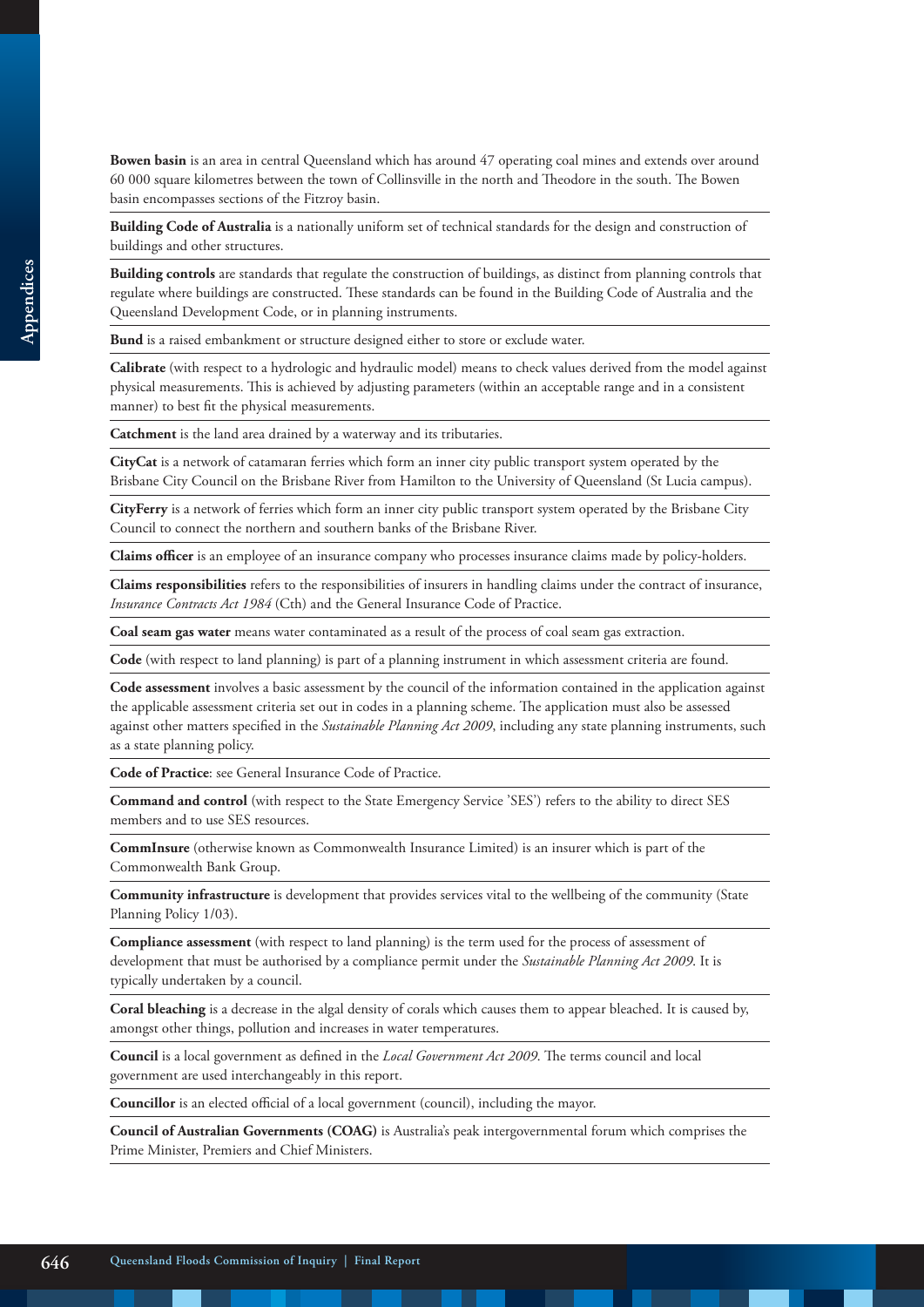**Culvert** is a short passageway under a road, railway or embankment designed to allow stormwater to flow from one side to the other without being dammed.

**Customer dedicated assets** means electricity infrastructure that is constructed inside customer premises: usually commercial and industrial substations.

**Defined flood event (DFE)** is the flood event adopted by a local government for the management of development in a particular locality.

**Defined flood level (DFL)** is the level of a flood that would occur during a defined flood event (DFE).

**Deployment** (with respect to the SES) means the movement of SES members from their local government area to another area within Queensland or to another state or territory (see SES).

**DERM** is the Queensland Department of Environment and Resource Management.

**Detention basins** are depressions in the ground constructed for the purpose of catching and holding stormwater.

**Development** (with respect to land planning) is carrying out building work, plumbing or drainage work, carrying out operational work, reconfiguring a lot and making a material change of use. Operational work under the *Sustainable Planning Act 2009* includes works such as placing fill on land, constructing barriers in waterways or undertaking road works. Reconfiguring a lot includes undertaking a subdivision. The making of a material change of use can involve starting a new use on land, for example by establishing a use on vacant land or by changing a commercial use to a residential use, or materially increasing the intensity or scale of an existing use.

**Development applicant / Applicant** means the person who or entity that lodges a development application with an assessment manager.

**Development application** means an application for development approval under the *Sustainable Planning Act 2009)*

**Dewatering** (with respect to mining) means the draining of or removal of water from a mine.

**Disaster management** consists of the actions of groups and individuals within the disaster management hierarchy (such as local disaster management groups and local disaster co-ordinators) to manage the adverse effects of a disaster event, including, for example, arrangements for mitigating, preventing, preparing for, responding to and recovering from a disaster.

**Disaster operations** means activities undertaken before, during or after an event happens to help reduce loss of human life, illness or injury to humans, property loss or damage, or damage to the environment, including for example, activities to mitigate the adverse effects of the event. Disaster operations are typically undertaken by specialist response agencies such as the Queensland Police Service, Queensland Fire and Rescue Service, Queensland Ambulance Service and the State Emergency Service.

**Disaster response** is the taking of measures to respond to a disaster before, during and immediately after its onset including issuing warnings, providing medical assistance, evacuating people and establishing emergency food and shelter.

**Discharge** is the rate of flow of water measured in terms of volume per unit of time, for example, cubic metres per second  $(m<sup>3</sup>/s)$ . Discharge is different from the speed or velocity of flow, which is a measure of how fast the water is moving.

**Distributor-retailer** (with respect to sewerage infrastructure) means the three council-owned bodies established under the *South East Queensland Water (Distribution and Retail Restructuring) Act 2009* to take over the management and operation of sewerage infrastructure and services from councils: UnityWater, Queensland Urban Utilities and Allconnex.

**District disaster co-ordinator (district co-ordinator)** is the person appointed under the (*Disaster Management Act 2003* to co-ordinate disaster operations in a disaster district, who is also the chairperson of the district group.

**District disaster management group (district group)** is a disaster management group established under the *Disaster Management Act 2003* to perform disaster management activities in a district.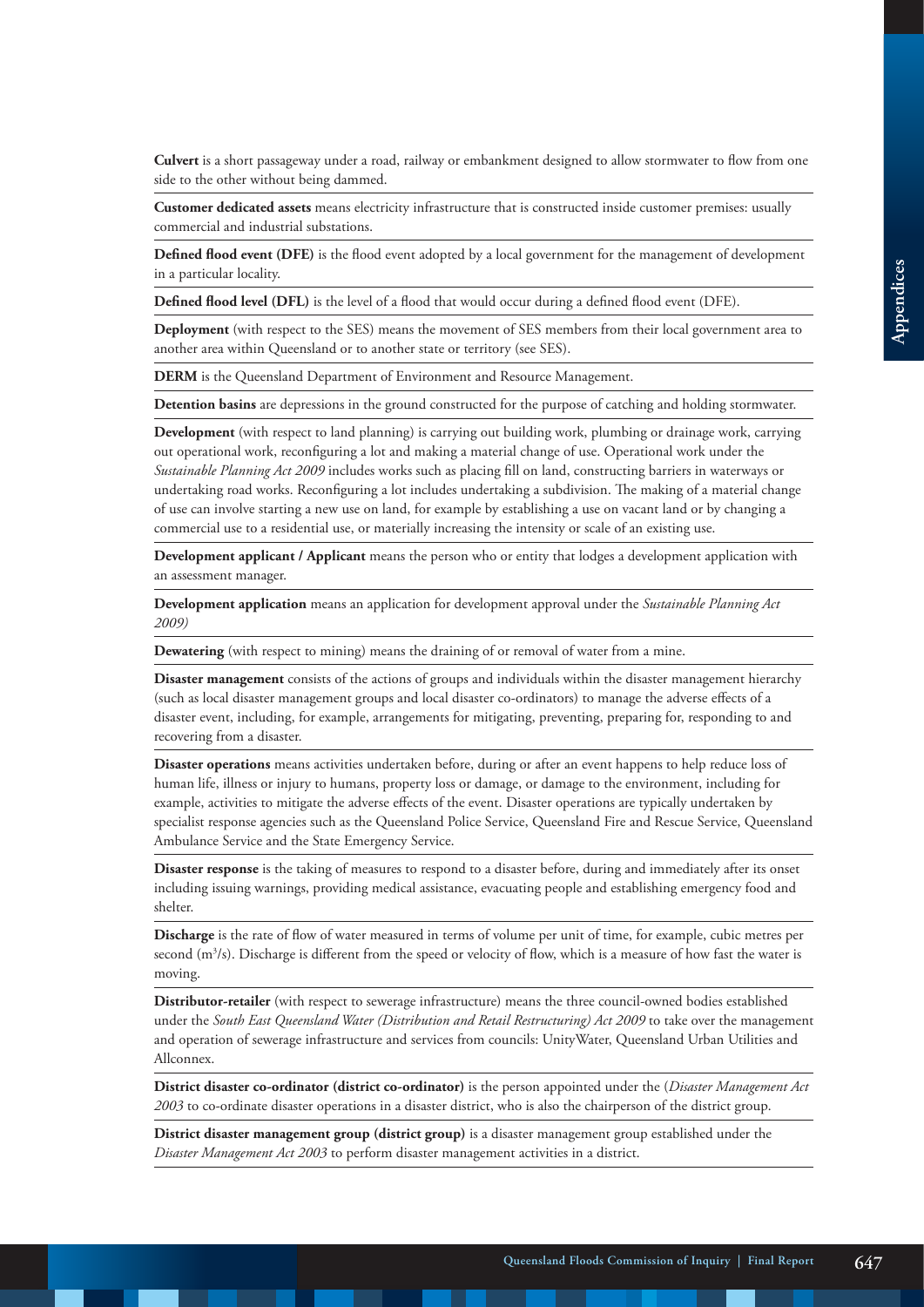**Duckbill valves / Duckbill check valves** are a type of backflow prevention device consisting of a valve made of a flexible moulded material which is fitted to the outlet of a stormwater pipe or other pipe to prevent backflow flooding (see backflow flooding, backflow prevention device and flap gates).

**Easement** is a right granted by the owner of land to another to make use of the land for a particular purpose.

**Effluent** is sewage in a liquid form that has been treated or partially treated.

**Emergency Management Queensland** is an agency within the Department of Community Safety that has overall responsibility for Queensland's disaster management arrangements (see disaster management).

**Emergency Services Communications and Operational Response Tasking (ESCORT)** is a computer aided despatch system used by the Queensland Police Service to despatch police officers in response to emergency calls.

**Emergency Services Computer Aided Despatch (ESCAD)** is a system used by the Department of Community Safety to despatch emergency services (fire and ambulance officers) in response to emergency calls.

**Environmental authority** means an authority issued under the *Environmental Protection Act 1994*.

**Ephemeral watercourses/streams** are those watercourses that are usually dry, but which flow during times of rainfall.

**Essential services** encompass electrical power, the provision of drinking water, sewerage, stormwater drainage, telecommunications and roads and rail.

**Exempt development** is development that does not require any development approval to proceed. (See section 235(1) of the *Sustainable Planning Act 2009)* It is defined in the *Sustainable Planning Act* as being development that is not assessable, self assessable or prohibited development or development requiring compliance assessment. (See section 231(2) of the *Sustainable Planning Act 2009)*.

Fill is earthen or other material used to raise ground level.

**Financial Ombudsman Service Limited** is an independent dispute resolution service for financial service providers, including insurers, and their policy-holders. It has other functions which include monitoring insurers' compliance with the General Insurance Code of Practice and reporting systemic issues to ASIC. For more information see the Terms of Reference for the Financial Ombudsman Service.

Fitzroy basin means the catchment area encompassing the Fitzroy River, Don River, Dawson River, Comet River, Brown River, Nogoa River, Connors River, Isaac River and Mackenzie River, which is defined in Schedule 1 of the *Water Resource (Fitzroy Basin) Plan 2011* (made under the *Water Act 2000*).

**Fitzroy model conditions** are those conditions developed for inclusion in environmental authorities following severe flooding at the Ensham mine in 2008. The conditions arose from the Fitzroy River Water Quality Issues report and stipulate the quantity and quality of water that can be discharged from mines across the region.

**Flap gates** are a type of backflow prevention device consisting of a circular plate which is connected to the pipe outlet of a stormwater pipe or other pipe to prevent backflow flooding.

**Flash flood** is usually the result of intense local rain and characterised by rapid rises in water levels.

**Flood event** (with regard to Wivenhoe, Somerset or North Pine dams) means a situation where the flood engineer on duty expects the water level in Wivenhoe, Somerset or North Pine dams to exceed the full supply level.

**Flood hazard area**, for the purposes of Queensland Development Code, proposed new part 3.5: 'Construction of buildings in flood hazard areas', 21 November 2011, means an area, whether or not mapped, designated by a local government as a natural hazard management area (flood) under section 13 of the *Building Regulation 2006*.

Flood map is a map which depicts the extent of a particular flood or floods, for example the 1% AEP flood or a historical flood.

**Flood overlay map** is a map used in land planning to depict the land constrained by planning controls imposed by a council because of the flood risk associated with the land.

**Floodplain** is an area of land adjacent to a creek, river, estuary, lake, dam or artificial channel, which is subject to inundation by floodwater.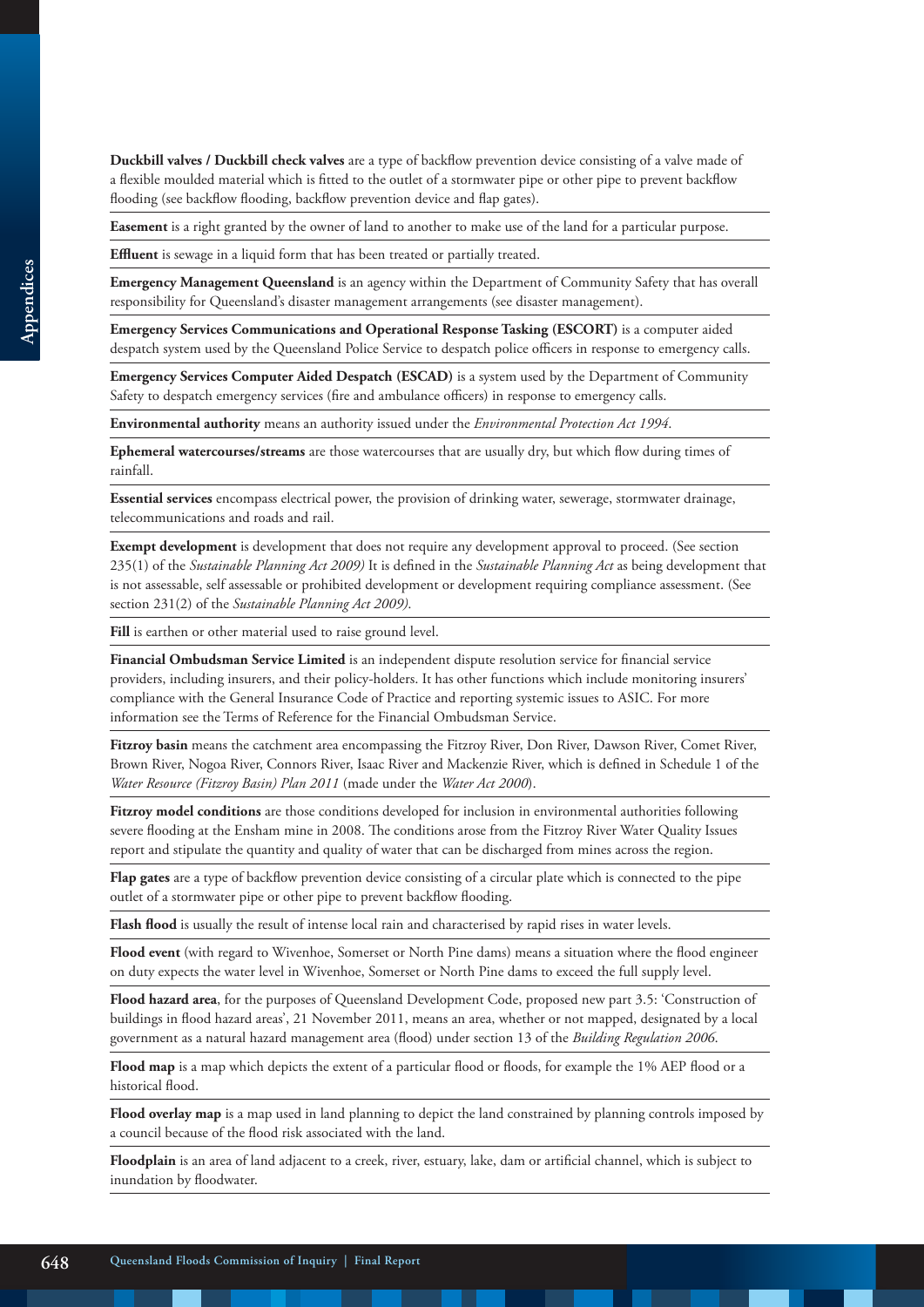**Floodplain advisory committee** is a committee, usually at a local government level, which assists councils to develop and implement a plan for the management of a floodplain.

**Flood risk** is a term that usually embodies both likelihood of flooding and the consequences of flood. Sometimes, though, it relates only to likelihood. How it is used in this report depends on context. Where the Commission uses expressions such as 'susceptible to flooding', 'vulnerable to flooding' or 'at risk of flooding' it does not use them in any technical sense; they should be regarded as having their ordinary meaning.

**Flood study** is a scientific investigation into flooding in a particular area, usually the catchment of a river system. It may involve hydrologic and hydraulic investigations and a statistical analysis of the frequency with which floods have occurred in the past.

**Flow velocity** means the flow rate of water over an area and is measured in cubic metres per second  $(m^3/s)$  or cumecs.

**Freeboard** is a height allowance buffer that provides for uncertainty in the distance between the expected height of the water surface and the floor above.

**Gauge** is a tool which takes measurements of, for example, rainfall or river height.

**General Insurance Code of Practice** is a voluntary industry code which sets minimum standards for insurers to meet when handling insurance claims and dealing with complaints from policy-holders. It also applies when policyholders make initial enquiries about insurance policies, and when they are buying and renewing insurance policies.

**Groundwater aquifer** means the layer of earth that holds groundwater.

**Gully** (with respect to stormwater networks) means a grilled box inlet or entry point for stormwater to enter stormwater pipes.

**Habitable rooms** are general living areas and include bedrooms, living rooms, kitchens, family and rumpus rooms but do not include areas such as laundries, bathrooms or garages.

**Hazard** means a source of harm, or a situation with a potential to cause loss.

**Hazardous material** means a substance with the capacity, because of its chemical, physical or biological properties, to cause harm to persons, property or the environment.

**Hydraulic studies/investigations** (with respect to flood studies) means an analysis that estimates the behaviour of flood flow (that is, flow rate, velocity, depth and extent of inundation) as it passes through a floodplain (see flood study).

**Hydrodynamic (hydraulic) model** uses data about the flow in streams and the terrain of a particular area to estimate flood heights, velocities and flow over time. In order to do this the hydrodynamic model solves the equations for the conservation of mass and momentum/energy.

**Hydrologic model (runoff routing model)** uses rainfall data and estimates of the proportion of the rainfall which turns into runoff and the time which the runoff from each part of the catchment takes to flow into the stream to estimate flow in the stream over time.

**Hydrologic study/investigation** (with respect to flood studies) means a study aimed at determining rainfall and associated stream flows in a range of scenarios (see flood study).

**Hydrology** is the term given to the study of the rainfall and runoff process; in particular, the evaluation of peak flows, flow volumes and the derivation of hydrographs for a range of floods.

**Hydrostatic pressure** means the pressure exerted by a fluid at rest because of the weight of the fluid.

**Inactive flow or backwater area** means an area so designated by a council as an inactive flow or backwater area under section 13 of the *Building Regulation 2006*.

**Inlet** (with respect to stormwater networks) means an entry point for stormwater to enter stormwater pipes: usually an opening in a park or open area.

**Insurance Australia Group Limited (IAG)** is a group of insurers which includes CGU Insurance Limited and NRMA Insurance.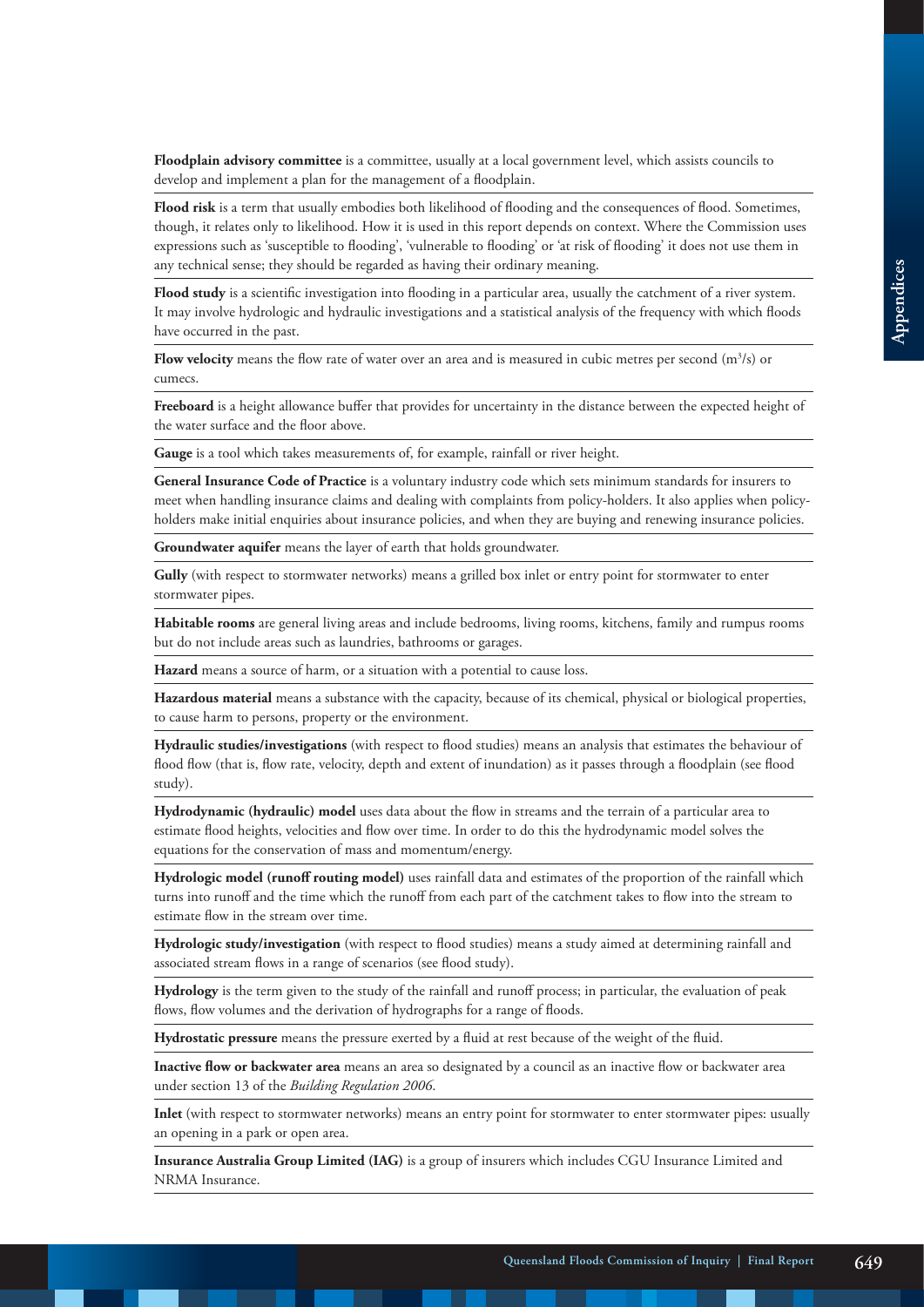**Insurance Council of Australia** represents the interests of the Australian general insurance industry. It was established to act as the peak body for general insurance companies in Australia licensed under the *Insurance Act 1973*.

**Insurance Council hydrology report** refers to a hydrology report prepared by a panel of insurers commissioned by the Insurance Council of Australia.

**Interoperability** means the capacity for persons in different organisations or different parts of the same organisation to exchange information.

**Impact assessment** means the assessment of:

(a) the environmental effects of proposed development; and

(b) the ways of dealing with the effects under the Sustainable Planning Act 2009.

Kerbs and channels (or gutters) are the structures built on the sides of roads that allow the road surface to convey water flow.

**La Niña** refers to the extensive cooling of the central and eastern Pacific Ocean. In Australia (particularly eastern Australia), La Niña events are associated with increased probability of wetter conditions.

**Levee** is a raised embankment or earthworks.

**Light detection and ranging (LiDAR)** means technology that is used to measure geospatial information which may be used to inform the creation of terrain models and maps.

**LN1** is the irrigation drainage system in Emerald which runs from the western edge of Emerald to the Nogoa River. The system is owned and operated by SunWater.

**Local controller** is the person appointed as the local controller of an SES unit (*Disaster Management Act 2003*).

**Local disaster co-ordinator (local co-ordinator)** is a person appointed to co-ordinate disaster operations for a local disaster management group under the *Disaster Management Act 2003*.

**Local disaster management group (local group)** is a local group established by a local government to perform disaster management activities in its area.

**Local disaster management plan (local plan)** is the disaster plan prepared by a local government for its area.

**Local Government Association of Queensland** is the peak body representing local government in its dealings with other governments, unions, business and the community.

**Local laws** are laws made and enforced by a council, rather than the state or federal government.

**Loss assessor** (as the term is used in this report) refers to a person who inspects damaged properties (and often interviews policy-holders) and provides reports to insurers. Some insurers used their own loss assessors (internal loss assessors), others used external loss assessors. Loss assessors are sometimes called loss adjusters.

**Major flooding** is a term used by the Bureau of Meteorology to depict extensive flooding of rural areas and/or urban areas. Properties and towns are likely to be isolated and major traffic routes likely to be closed. Evacuation of people from flood affected areas may be required.

**Mandatory provisions** are those provisions that must be included in new planning schemes prepared under the *Sustainable Planning Act 2009*.

**Material change of use** can involve starting a new use on land, for example by establishing a use on vacant land or by changing a commercial use to a residential use, or materially increasing the intensity or scale of an existing use.

**Mine-affected water** means any water that is contaminated as a result of the process of mining.

**Minimum floor levels** set the height to which habitable and non-habitable rooms should be built. They are usually based on a defined flood level plus a freeboard (see habitable rooms, DFL and freeboard).

**Minor flooding** is a term used by the Bureau of Meteorology to depict flooding that occurs in low-lying areas next to watercourses where inundation may require the removal of stock and equipment. Minor roads may be closed and low-level bridges submerged.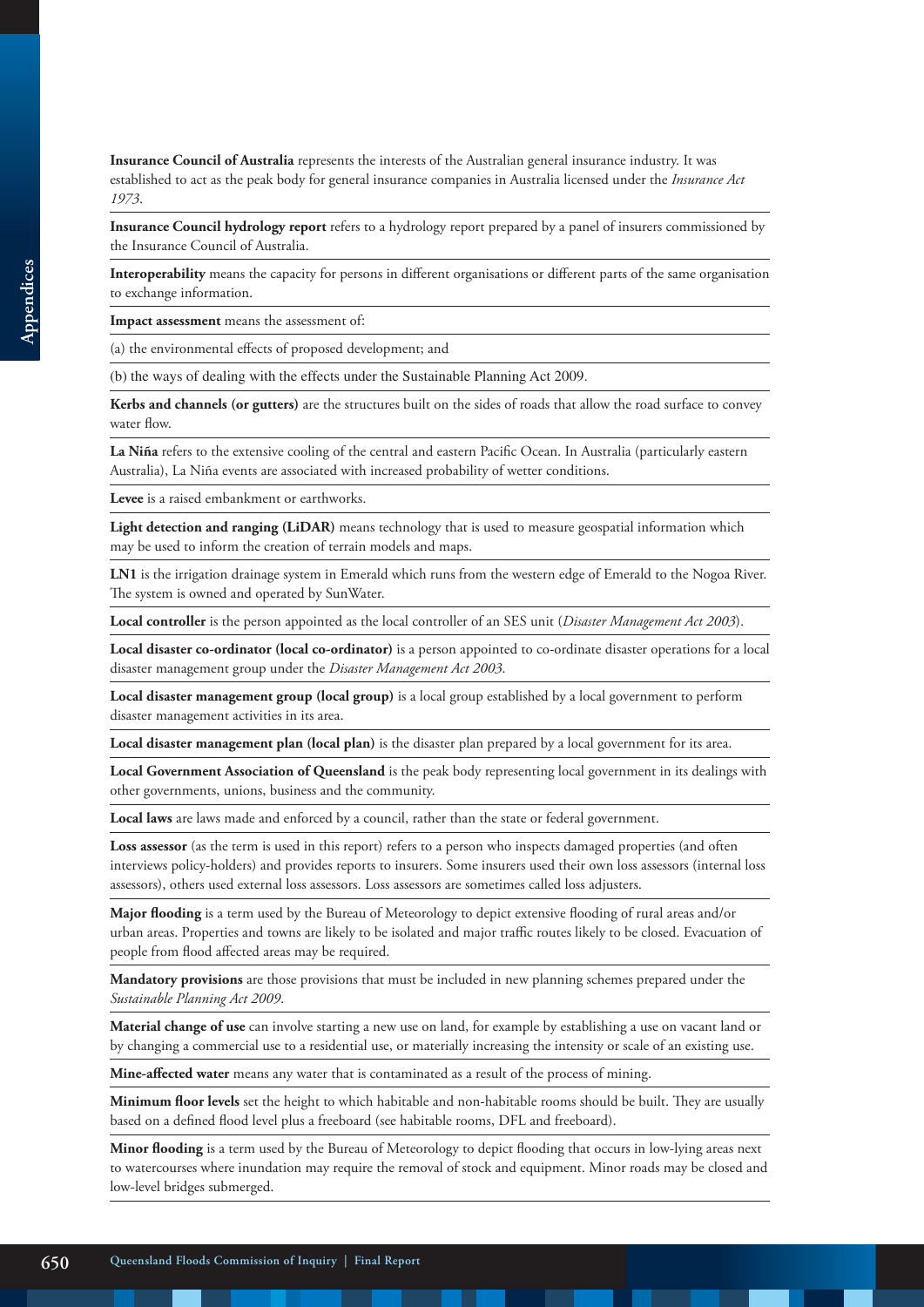**Model local laws** are template local laws prepared by the Queensland Government for use by councils.

**Moderate flooding** is a term used by the Bureau of Meteorology to depict when the evacuation of some houses may be required and main traffic routes may be covered. The area of inundation is substantial in rural areas, requiring the removal of stock (www.bom.gov.au).

**m3 /s (cumec)** means a rate of flow measured by cubic metre per second.

**Natural Disaster Insurance Review** was established by the Commonwealth Government in March 2011 to independently review issues relating to insurance for flood and other natural disasters. It provided a report to the Federal Government which was released to the public in November 2011.

**Natural Disaster Resilience Program** is a grants program that is administered as a partnership between the Australian and state/territory governments. Its aim is to enhance Australia's disaster resilience through mitigation works and activities. Local governments and disaster groups and agencies are able to seek funding for particular projects.

**New Farm Riverwalk** was a floating walkway that extended approximately 3.5 kilometres parallel to the Brisbane River from New Farm to the Story Bridge.

**Non-habitable rooms** are rooms such as garages, bathrooms and laundries.

**NRMA** or NRMA Insurance is an insurer which is part of the Insurance Australia Group Limited.

**Ombudsman** refers to the Ombudsman for General Insurance who is part of the Financial Ombudsman Service. It also refers to the Financial Ombudsman Service (defined separately).

**Operational work** under the *Sustainable Planning Act 2009* includes works such as placing fill on land, constructing barriers in waterways or undertaking road works.

**O'Sullivan Review** was an independent review of Queensland's disaster management legislation, policies, guidelines and plans, as well as management and accountability in the State Emergency Service (SES). Many of the review's recommendations took effect in November 2010 through amendments to the *Disaster Management Act 2003.* 

**Overflow relief gully grate** means a small grate located on residential premises designed to ensure that if there is any backflow into the private sewerage system, the discharge will occur through the overflow relief gully grate outside the house rather than through the bathroom or kitchen fixtures.

**Overflow relief structure** means an outlet which discharges sewage into a waterway in emergency situations or during extreme weather events when the sewerage network is inundated.

**Overland flow path** is a depression in the ground where water accumulates and then flows. It is a component of the stormwater system.

**Overlay** means an extra layer of assessment in planning schemes. The provisions of an overlay code are usually triggered by overlay maps that depict extra information superimposed on a zoning map.

**Overtopping** means the flow of water over the top of a dam or embankment.

Permit is a document that authorises a development to take place.

**Planning scheme** is a local planning instrument for regulating development in Queensland. Planning schemes regulate what development must be assessed before it can be undertaken, the type of assessment required and the criteria used in an assessment in each council region. They also contain codes with which self-assessable development must comply.

**Policyholder** is a person who holds an insurance policy and by it contracts with an insurer for coverage against specified events.

**Preliminary approval overriding a planning scheme** is a type of permit for development that overrides the planning scheme and sets criteria against which future development applications must be assessed. (See section 242 of the *Sustainable Planning Act 2009).*

**Prescribed tidal work** is tidal work described in section 14 of the *Coastal Protection and Management Regulation 2003* which is completely or partly within a local government tidal area.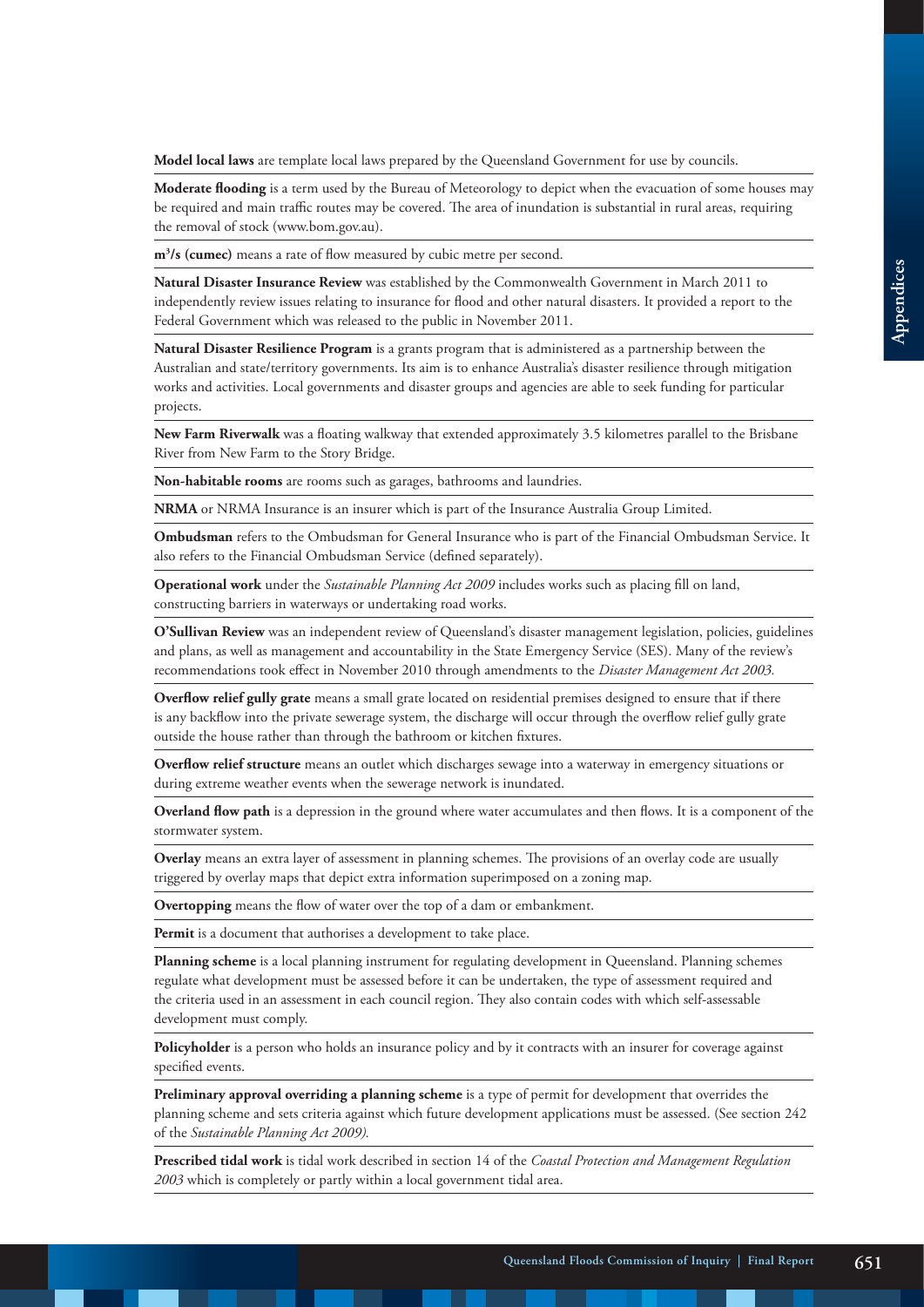**Private insurer** refers to an insurance company. Where the term 'insurer' is used in this report, it denotes a private insurer, not a state government-owned or controlled insurer.

**Probable maximum flood** is an estimate of the largest possible flood that could occur at a particular location*,*  under the most severe meteorological and hydrological conditions.

**Property buy-back** means the purchase of a residential dwelling by a local or state government so that it can be removed from the floodplain.

**QBE** is an insurer whose full name is QBE Insurance (Australia) Limited.

**Queensland Development Code** contains mandatory and non-mandatory Queensland building standards that are used by building certifiers to assess building applications.

**Queensland Planning Provisions** are the standard planning provisions made under the *Sustainable Planning Act 2009* that provide a consistent format and structure for council planning schemes across Queensland.

**Queensland Reconstruction Authority (QRA)** is a Queensland Government authority responsible for rebuilding Queensland communities affected by the 2010/2011 floods and cyclones.

**Q100** is a probability-based design flood event, aimed to reflect typical combinations of flood producing and flood modifying factors which act together to produce a flood event at a specific location of interest that has a 1 in 100 chance of being equalled or exceeded in any one year (1% annual exceedance probability – AEP); it is described as having an average recurrence interval (ARI) of 100 years. It is a theoretical flood model used to inform planning and policy (see AEP and ARI).

**Radio communications black spots** are areas which are not covered by a radio communications network and within which radio communications are consistently difficult or impossible.

**Referable dam** is a dam which has been assessed as posing a risk to the safety of two or more people should it fail.

**Referral agencies** are bodies that have an interest in certain aspects of development and are provided with a development application for assessment of matters within the agency's jurisdiction. They include Queensland Government agencies, government owned corporations and certain private sector corporations

**Regional plan** is a state planning instrument which is intended to articulate desired land use and development outcomes for a particular region and the ways in which those outcomes can be achieved.

**Requirement** is a document issued by the Commissioner under section 5(1) of the *Commissions of Inquiry Act 1950*  requiring a person or entity to produce information to the Commission (such as documents or statements) at a specified time, or to attend an interview and answer questions asked by an authorised person.

**RFA Online** is a task management tool developed by Emergency Management Queensland and is used to coordinate requests for assistance received by the SES.

**River architecture** (as the term is used in this report) means structures built along the Brisbane River, such as the New Farm Riverwalk, CityCat terminals, CityFerry terminals and private pontoons.

**Satellite planning systems** means those planning systems which operate separately to the *Sustainable Planning Act 2009*, and are created and regulated by separate legislation.

**Seqwater** means the Queensland Bulk Water Supply Authority, trading as Seqwater.

**SES** is the State Emergency Service.

**SES member** is a person, usually a volunteer, appointed to the SES and available through the SES to assist with various activities including disaster response and relief.

**SES unit** is an SES unit established for a local government region.

**Sewage** is human waste product, sometimes referred to as 'wastewater'.

**Sewage reflux valve** means a device that can be installed in household sewerage systems to prevent the backflow of sewage into private sewer systems and then into bathroom or kitchen fixtures.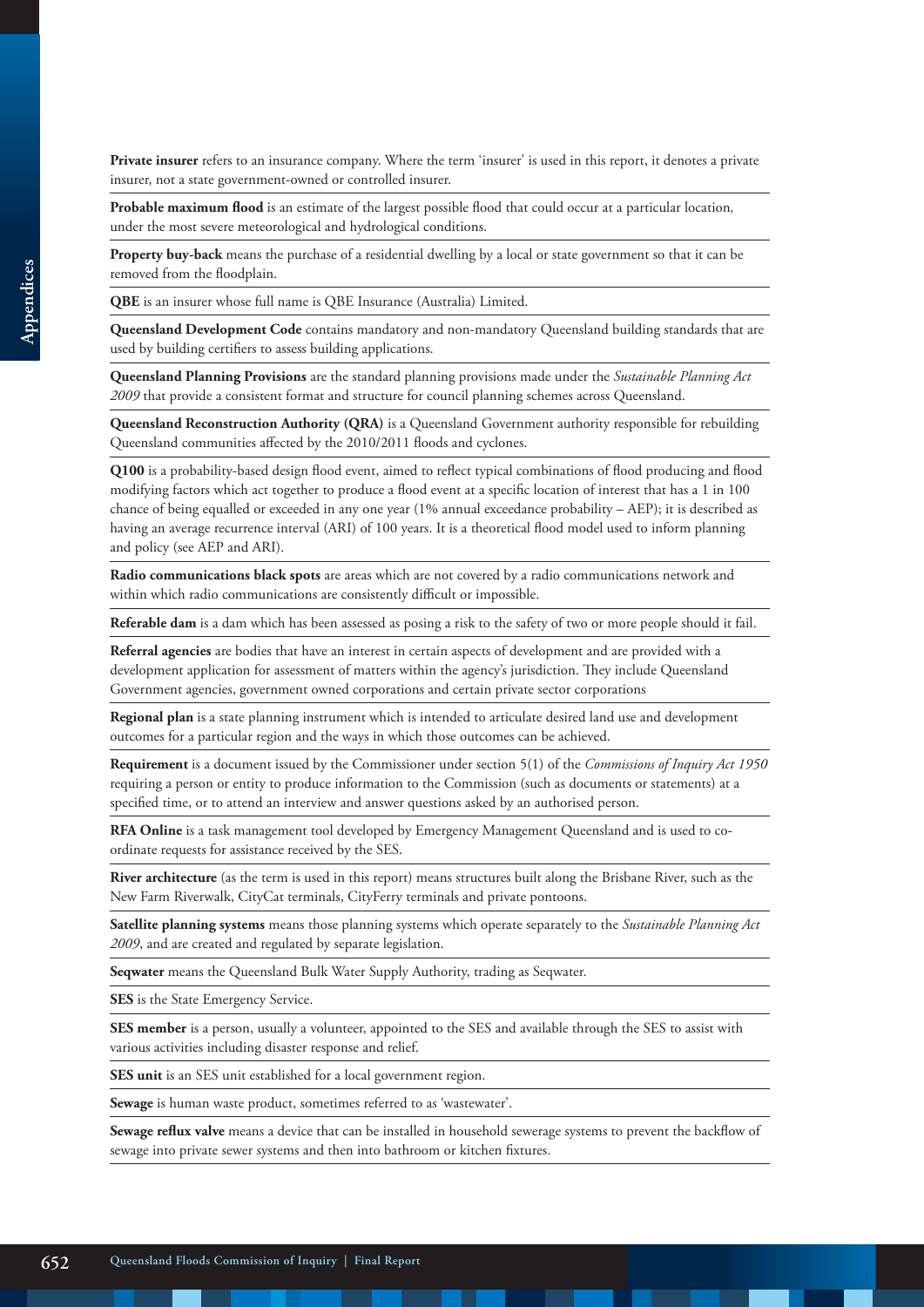Sewerage infrastructure or sewerage system is the infrastructure through which sewage flows, for example pipes, pump stations and treatment facilities. In the material before the Commission it is sometimes referred to as 'wastewater infrastructure'.

**Shared network infrastructure** means the assets used to distribute electricity throughout Queensland, other than customer dedicated assets (see customer dedicated assets).

**Site-specific hydrology report** is a report by a hydrologist for a specific property.

**State planning policy** is a state level planning instrument that advances the purpose of the *Sustainable Planning Act 2009* by declaring the Queensland Government's policy about a matter of state interest.

**Stormwater** is the rain water that has not yet entered a river system or soaked into the ground.

**Stream / river gauging station (gauge)** measures the height of the water in a river at a particular location. It may be manual or automated (Office of the Chief Scientist, 2011, Understanding floods: questions and answers).

**Suncorp Group Limited** (usually called the Suncorp Group in this report) is an Australian public company that provides financial services including insurance. A number of insurers are part of the Suncorp Group, including Suncorp Metway Insurance Limited, AAMI, Vero Insurance, GIO, Apia and Shannons.

**Suncorp Metway Insurance Limited** (usually called Suncorp in this report) is an insurer which is part of the Suncorp Group.

**Tailings dams** are constructed to hold wastewaters containing tailings (the waste by-products of extracting metals from mined ores), which are created during the mining process.

**Telemeter gauge** is a gauge that sends river level or rainfall data at periodic intervals to a computer. Data is sent via telephone communication landline, mobile or satellite.

**Turbidity** is the degree of clarity of water. Its measure is the number of small particles of solid matter suspended in a water sample.

**UHF** means ultra high (radio) frequency.

**VHF** means very high (radio) frequency.

**Water storage facilities** (with respect to mining) means, but is not confined to, dams, pits, tanks and tailings dams.